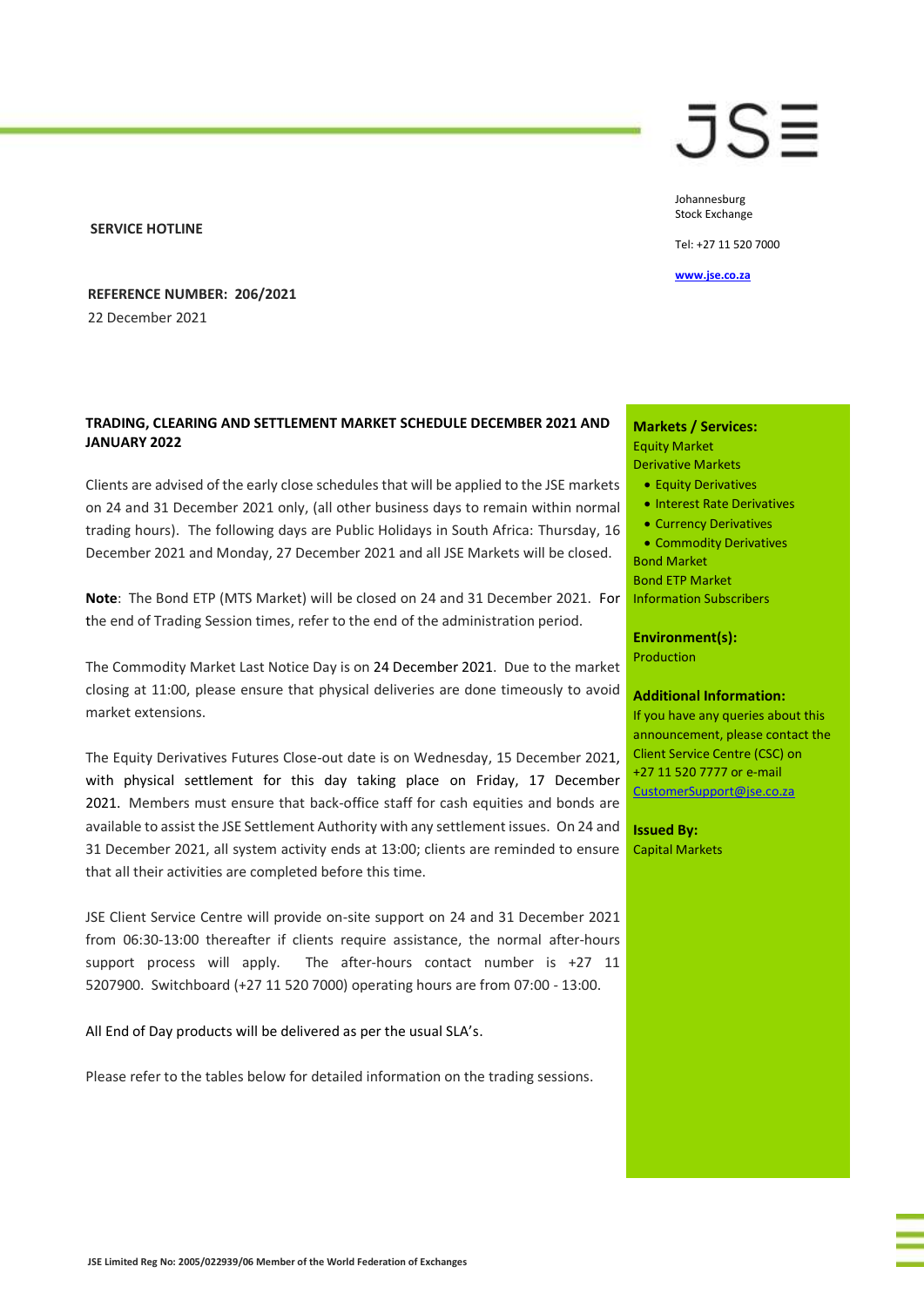**All Market Trading session times for 24 and 31 December 2021 (all times are in SAST).** 

| <b>Name</b>                              | <b>Start Time</b> | <b>End Time</b> | Segment                                     |  |
|------------------------------------------|-------------------|-----------------|---------------------------------------------|--|
| <b>Start of Trading Session</b>          | 07:00             | 08:30           | ZA01, ZA02, ZA03, ZA04, ZA11, ZA12          |  |
| <b>Start of Trading Session</b>          | 07:00             | 09:00           | ZA06                                        |  |
| <b>Opening Auction Call Session</b>      | 08:30             | 09:00           | ZA01, ZA02, ZA03, ZA11, ZA12                |  |
| <b>Opening Auction Call Session</b>      | 08:30             | 09:10           | <b>ZA04</b>                                 |  |
| <b>Continuous Trading Session</b>        | 09:00             | 11:50           | ZA01, ZA02, ZA06                            |  |
| <b>Continuous Trading Session</b>        | 09:00             | 12:00           | <b>ZA12</b>                                 |  |
| <b>Continuous Trading Session</b>        | 09:10             | 11:49           | ZA04                                        |  |
| <b>Continuous Trading 1 Session</b>      | 09:00             | 11:00           | ZA03, ZA11                                  |  |
| <b>Intraday Auction Call Session</b>     | 11:00             | 11:15           | ZA03, ZA11                                  |  |
| <b>Continuous Trading 2 Session</b>      | 11:15             | 11:50           | ZA03, ZA11                                  |  |
| <b>Closing Auction Call Session</b>      | 11:50             | 12:00           | ZA01, ZA02, ZA03, ZA11                      |  |
| <b>Closing Auction Call Session</b>      | 12:00             | 12:10           | ZA12                                        |  |
| <b>Closing Price Publication Session</b> | 11:49             | 11:50           | ZA04                                        |  |
| <b>Closing Price Publication Session</b> | 11:50             | 11:52           | ZA06                                        |  |
| <b>Closing Price Publication Session</b> | 12:00             | 12:02           | ZA01, ZA02, ZA03, ZA11                      |  |
| <b>Closing Price Publication Session</b> | 12:10             | 12:12           | ZA12                                        |  |
| <b>Closing Price Cross Session</b>       | 11:52             | 12:00           | <b>ZA06</b>                                 |  |
| <b>Closing Price Cross Session</b>       | 12:02             | 12:10           | ZA01, ZA02, ZA03, ZA11                      |  |
| <b>Closing Price Cross Session</b>       | 12:12             | 12:10           | ZA12                                        |  |
| Post Close Session                       | 11:50             | 13:00           | ZA04                                        |  |
| Post Close Session                       | 12:00             | 13:00           | ZA06                                        |  |
| Post Close Session                       | 12:10             | 13:00           | ZA01, ZA02, ZA03,                           |  |
| Post Close Session                       | 12:10             | 13:00           | ZA12                                        |  |
| Post Close Session                       | 12:10             | 13:00           | ZA11                                        |  |
| <b>Trade Reporting Session</b>           | 08:00             | 13:00           | ZA01, ZA02, ZA03, ZA04, ZA06, ZA11,<br>ZA12 |  |

# **Equity Market**

**Note:** Close of Trading will be at 12:00

Closing Prices for all instruments listed on the Equity Market will be available by 12:20.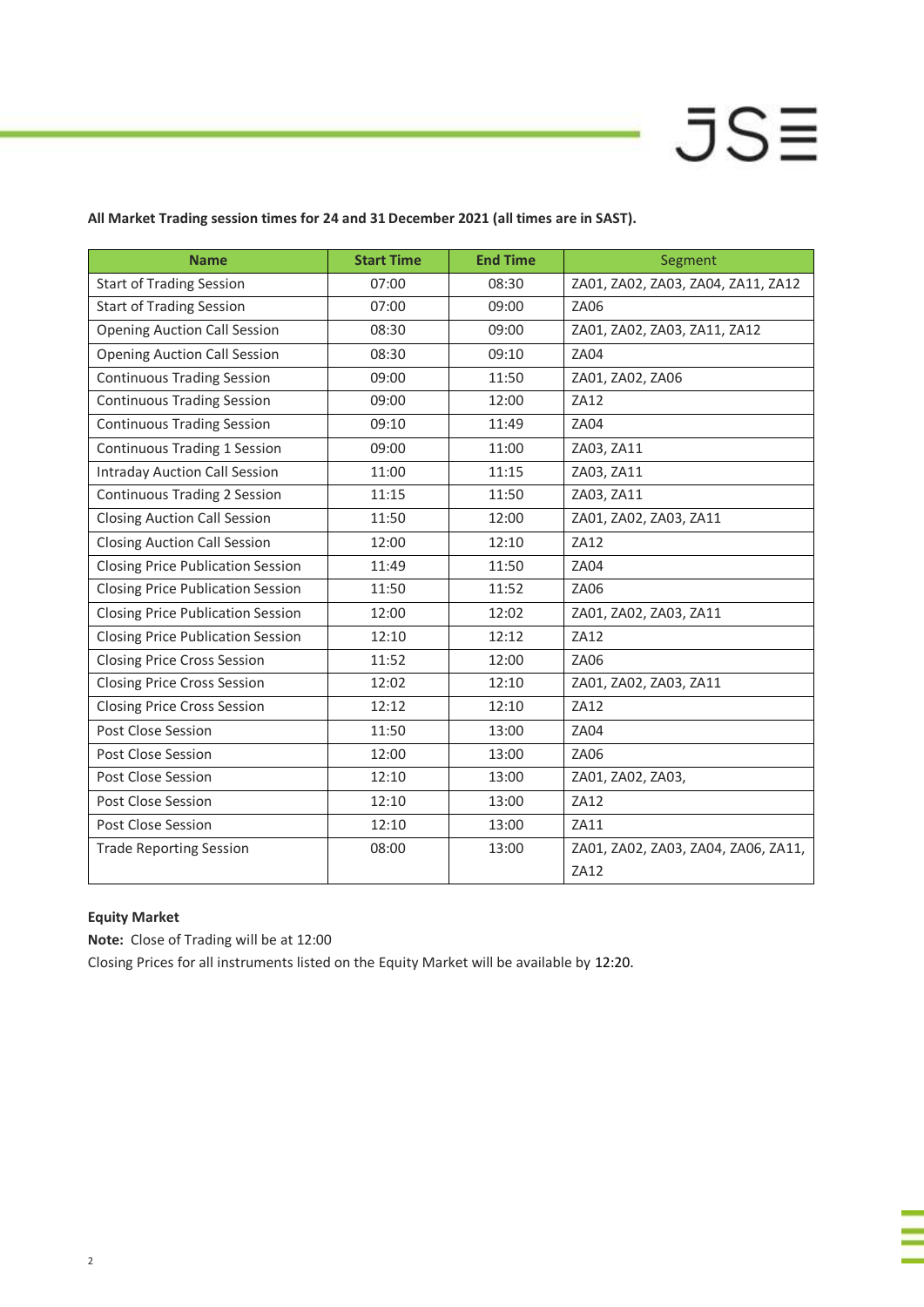# **JSE**

# **Derivatives Markets**

# **Equity Derivatives**

| <b>Name</b>                         | <b>Start Time</b> | <b>End Time</b> |
|-------------------------------------|-------------------|-----------------|
| <b>Start of Trading Session</b>     | 07:00             | 08:15           |
| <b>Opening Auction Call Session</b> | 08:15             | 08:30           |
| <b>Continuous Trading Session</b>   | 08:30             | 12:15           |
| Post Close                          | 12:15             | 13:00           |
| <b>Trade Reporting</b>              | 08:00             | 13:00           |

# **Commodity Derivatives - Grain products**

| <b>Name</b>                                  | <b>Start Time</b> | <b>End Time</b> |
|----------------------------------------------|-------------------|-----------------|
| Open order period (all grain contracts)      | 08:50             | 09:00           |
| Market Open (Continuous Trading)             | 09:00             | 11:00           |
| Spot Basis Trading                           | 09:00             | 11:20           |
| Mark to Market                               | 10:55             | 11:00           |
| Market Close                                 |                   | 11:00           |
| <b>Administration Period</b>                 | 11:00             | 11:30           |
| Market Offline (only file downloads allowed) | 11:30             |                 |

# **Global Markets Products (Cash Settled Metal and Energy contracts including Quanto futures)**

| <b>Name</b>                                  | <b>Start Time</b> | <b>End Time</b> |
|----------------------------------------------|-------------------|-----------------|
| Open order period                            | 08:50             | 09:00           |
| Market Open (Continuous Trading)             | 09:00             | 11:00           |
| <b>Continuous Trading</b>                    | 09:00             | 11:00           |
| Mark to Market                               | 10:55             | 11:00           |
| Market Close                                 |                   | 11:00           |
| <b>Administration Period</b>                 | 11:00             | 11:30           |
| Market Offline (only file downloads allowed) | 11:30             |                 |

# **Currency Derivatives**

| <b>Name</b>                                 | <b>Start Time</b> | <b>End Time</b> |
|---------------------------------------------|-------------------|-----------------|
| <b>Start of Trading Session</b>             | 07:00             | 09:00           |
| <b>Continuous Trading Session</b>           | 09:00             | 12:00           |
| Post Close (Formerly Administration period) | 12:00             | 13:00           |
| <b>Trade Reporting</b>                      | 08:00             | 13:00           |

**Note:** The relevant Any-Day contracts will expire at 12:00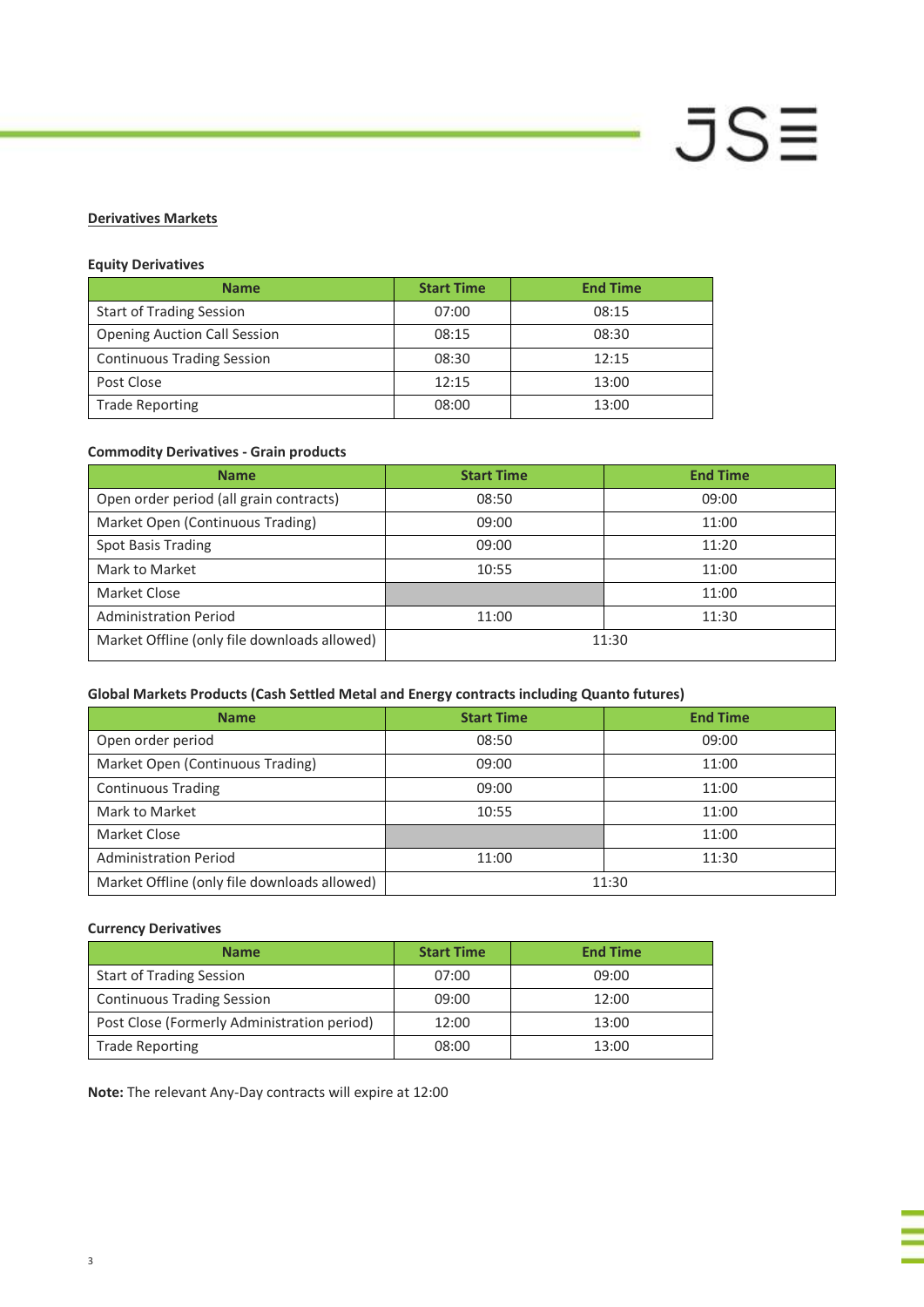#### **Interest Rate Derivatives (IRD)**

#### **Early Close Schedule**

| <b>Name</b>                                  | <b>All IRD except Jibar Futures</b> | <b>Jibar Futures only</b> |
|----------------------------------------------|-------------------------------------|---------------------------|
| <b>Administration Period</b>                 | $07:00 - 09:00$                     | $07:00 - 08:00$           |
| Market Open                                  | 09:00                               | 08:00                     |
| <b>Continuous Trading</b>                    | $09:00 - 12:00$                     | $08:00 - 12:00$           |
| MTM time                                     | As per bond market                  | 11:00                     |
| Market Close                                 | 12:00                               | 12:00                     |
| <b>Administration Period</b>                 | N/A                                 | N/A                       |
| Market Offline (only file downloads allowed) | 12:00                               | 12:00                     |

**JSE** 

#### **Interest Rate Derivatives (IRD)**

### **Additional Amended MTM Times**

Further to the *early close schedule* for 24 and 31 December 2021, the following mtm times will also be implemented:

| <b>Interest Rate Derivatives (IRD): MTM Times over Specific Periods</b>    |                 |       |  |  |
|----------------------------------------------------------------------------|-----------------|-------|--|--|
| <b>All IRD except Jibar Futures</b><br><b>Period</b><br>Jibar Futures only |                 |       |  |  |
| 20 - 23 December 2021                                                      | As per bond mkt | 11h00 |  |  |
| 28 - 30 December 2021                                                      |                 |       |  |  |

#### **Bond Market (Bond ETP – MTS Market will not be opened on the 24 and 31 December)**

| <b>Date</b>           | <b>Bond MTM</b>  | <b>MTM Time</b> | <b>Daily Stats</b> | <b>System Availability</b> | <b>Settlement</b> |
|-----------------------|------------------|-----------------|--------------------|----------------------------|-------------------|
|                       | <b>Call down</b> |                 |                    | (Nutron)                   | <b>Times</b>      |
| 20 - 23 December 2021 | 12:00            | 12:30           | 19:00              | $07:00 - 18:00$            | Standard          |
| 24 December 2021      | 12:00            | 12:30           | 13:00              | $07:00 - 12:00$            | 09:00 & 11:00     |
| 27 - 30 December 2021 | 12:00            | 12:30           | 19:00              | $07:00 - 18:00$            | Standard          |
| 31 December 2021      | 12:00            | 12:30           | 13:00              | $07:00 - 12:00$            | 09:00 & 11:00     |
| 3 January 2022        | 16:30            | 17:30           | 19:00              | $07:00 - 18:00$            | Standard          |

# **JSE Live Information Services - Service Hours**

The service hours on 24 and 31 December 2021 | 06:30 - 20:30.

On 24 and 31 December 2021, SENS will release announcements between 07:05 - 12:50. Announcements submitted after 12:50 will be stored and released the next business day.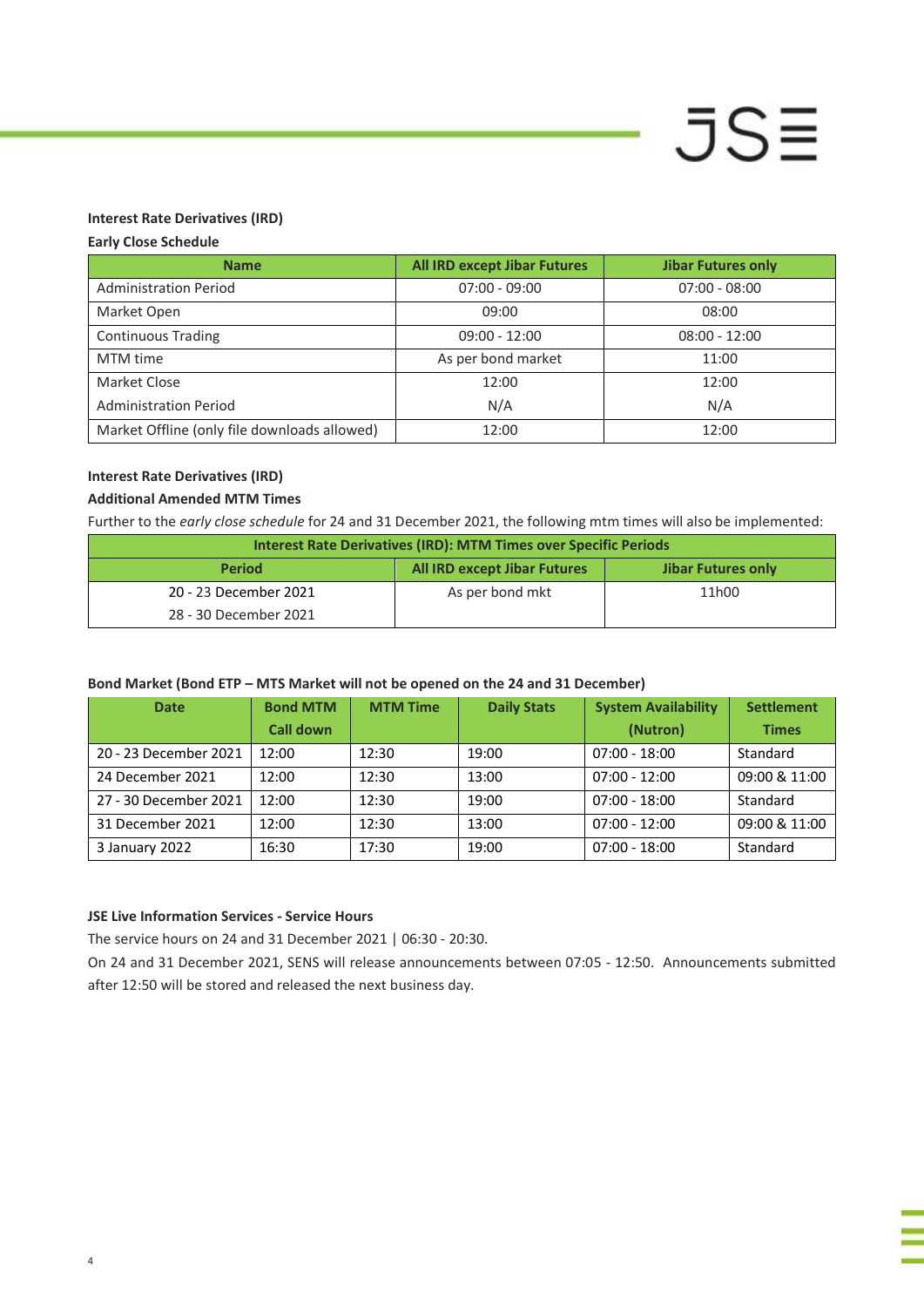# **JSE**

### **Equity Settlement**

Settlement will continue to take place on a T+3 business day, compulsory reverse substitution will take place at 16:00 as per normal on 24 and 31 December 2021.

| <b>Trade Date</b>           | <b>Settlement Date</b>      |
|-----------------------------|-----------------------------|
| Monday, 13 December 2021    | Friday, 17 December 2021    |
| Tuesday, 14 December 2021   | Monday, 20 December 2021    |
| Wednesday, 15 December 2021 | Tuesday, 21 December 2021   |
| Friday, 17 December 2021    | Wednesday, 22 December 2021 |
| Monday, 20 December 2021    | Thursday, 23 December 2021  |
| Tuesday, 21 December 2021   | Friday, 24 December 2021    |
| Wednesday, 22 December 2021 | Tuesday, 28 December 2021   |
| Thursday, 23 December 2021  | Wednesday, 29 December 2021 |
| Friday, 24 December 2021    | Thursday, 30 December 2021  |
| Tuesday, 28 December 2021   | Friday, 31 December 2021    |
| Wednesday, 29 December 2021 | Monday, 3 January 2022      |
| Thursday, 30 December 2021  | Tuesday, 4 January 2022     |
| Friday, 31 December 2021    | Wednesday, 5 January 2022   |

#### **Bond Settlement (Interest Rate Market)**

Settlement will continue to take place on a T+3 business day. The same day trading window will close at 11:00 on 24 and 31 December 2021, members to ensure all covers are booked prior to the same day window closing and no extensions will be granted.

| <b>Trade Date</b>           | <b>Settlement Date</b>      |
|-----------------------------|-----------------------------|
| Monday, 13 December 2021    | Friday, 17 December 2021    |
| Tuesday, 14 December 2021   | Monday, 20 December 2021    |
| Wednesday, 15 December 2021 | Tuesday, 21 December 2021   |
| Friday, 17 December 2021    | Wednesday, 22 December 2021 |
| Monday, 20 December 2021    | Thursday, 23 December 2021  |
| Tuesday, 21 December 2021   | Friday, 24 December 2021    |
| Wednesday, 22 December 2021 | Tuesday, 28 December 2021   |
| Thursday, 23 December 2021  | Wednesday, 29 December 2021 |
| Friday, 24 December 2021    | Thursday, 30 December 2021  |
| Tuesday, 28 December 2021   | Friday, 31 December 2021    |
| Wednesday, 29 December 2021 | Monday, 3 January 2022      |
| Thursday, 30 December 2021  | Tuesday, 4 January 2022     |
| Friday, 31 December 2021    | Wednesday, 5 January 2022   |